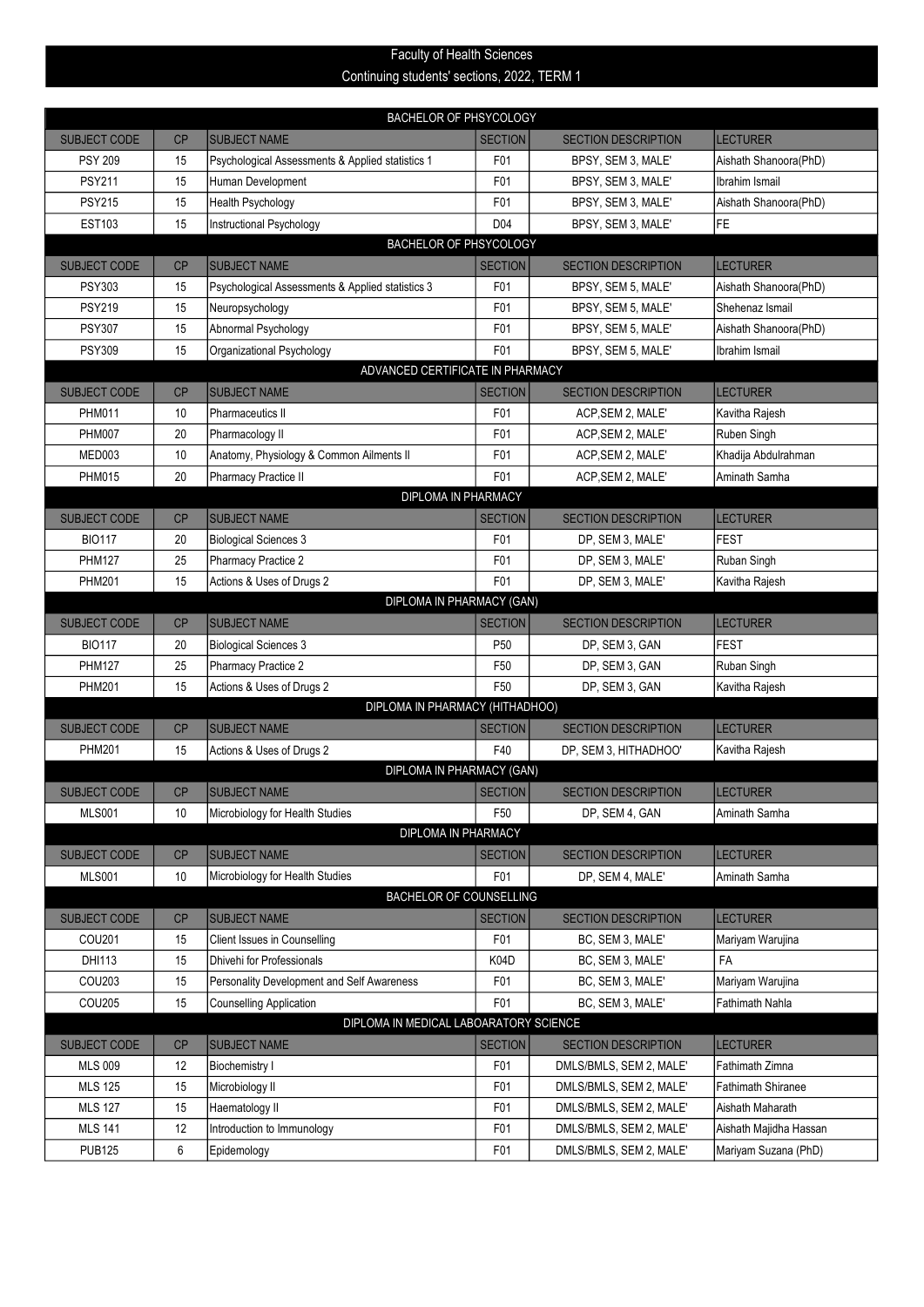|                                        | BACHELORS IN MEDICAL LABOARATORY SCIENCE    |                                                  |                  |                            |                            |  |  |  |
|----------------------------------------|---------------------------------------------|--------------------------------------------------|------------------|----------------------------|----------------------------|--|--|--|
| <b>SUBJECT CODE</b>                    | CP                                          | <b>SUBJECT NAME</b>                              | <b>SECTION</b>   | <b>SECTION DESCRIPTION</b> | <b>LECTURER</b>            |  |  |  |
| <b>MLS 009</b>                         | 12                                          | Biochemistry I                                   | F01              | DMLS/BMLS, SEM 2, MALE'    | Fathimath Zimna            |  |  |  |
| <b>MLS 125</b>                         | 15                                          | Microbiology II                                  | F01              | DMLS/BMLS, SEM 2, MALE'    | <b>Fathimath Shiranee</b>  |  |  |  |
| <b>MLS 127</b>                         | 15                                          | Haematology II                                   | F01              | DMLS/BMLS, SEM 2, MALE'    | Aishath Maharath           |  |  |  |
| <b>MLS 141</b>                         | 12                                          | Introduction to Immunology                       | F01              | DMLS/BMLS, SEM 2, MALE'    | Aishath Majidha Hassan     |  |  |  |
| <b>PUB125</b>                          | 6                                           | Epidemology                                      | F01              | DMLS/BMLS, SEM 2, MALE'    | Mariyam Suzana (PhD)       |  |  |  |
| DIPLOMA IN MEDICAL LABOARATORY SCIENCE |                                             |                                                  |                  |                            |                            |  |  |  |
| <b>SUBJECT CODE</b>                    | CP                                          | <b>SUBJECT NAME</b>                              | <b>SECTION</b>   | <b>SECTION DESCRIPTION</b> | <b>LECTURER</b>            |  |  |  |
| <b>MLS 135</b>                         | 15                                          | Microbiology IV                                  | F01              | DMLS/BMLS, SEM 4, MALE'    | Aishath Majidha Hassan     |  |  |  |
| <b>MLS 137</b>                         | 15                                          | Haematology IV                                   | F01              | DMLS/BMLS, SEM 4, MALE'    | Fathimath Zimna            |  |  |  |
| <b>MLS 139</b>                         | 30                                          | Practicum                                        | F01              | DMLS/BMLS, SEM 4, MALE'    | Fathimath Shiranee         |  |  |  |
|                                        | BACHELORS IN MEDICAL LABOARATORY SCIENCE    |                                                  |                  |                            |                            |  |  |  |
| <b>SUBJECT CODE</b>                    | CP                                          | <b>SUBJECT NAME</b>                              | <b>SECTION</b>   | <b>SECTION DESCRIPTION</b> | <b>LECTURER</b>            |  |  |  |
| <b>MLS 135</b>                         | 15                                          | Microbiology IV                                  | F01              | DMLS/BMLS, SEM 4, MALE'    | Aishath Majidha Hassan     |  |  |  |
| <b>MLS 137</b>                         | 15                                          | Haematology IV                                   | F01              | DMLS/BMLS, SEM 4, MALE'    | Fathimath Zimna            |  |  |  |
| <b>MLS 139</b>                         | 30                                          | Practicum                                        | F01              | DMLS/BMLS, SEM 4, MALE'    | <b>Fathimath Shiranee</b>  |  |  |  |
|                                        |                                             | BACHELORS IN MEDICAL LABOARATORY SCIENCE         |                  |                            |                            |  |  |  |
| <b>SUBJECT CODE</b>                    | CP                                          | <b>SUBJECT NAME</b>                              | <b>SECTION</b>   | <b>SECTION DESCRIPTION</b> | <b>LECTURER</b>            |  |  |  |
| <b>MLS 217</b>                         | 15                                          | Immunology                                       | F01              | BMLS, SEM 6, MALE'         | Aishath Majidha Hassan     |  |  |  |
| <b>MLS 219</b>                         | 20                                          | <b>Clinical Chemistry</b>                        | F01              | BMLS, SEM 6, MALE'         | Fathimath Zimna            |  |  |  |
| <b>PUB 221</b>                         | 10                                          | <b>Biostatistics</b>                             | F <sub>0</sub> 1 | BMLS, SEM 6, MALE'         | Mariyam Suzana (PhD)       |  |  |  |
| <b>MLS 221</b>                         | 15                                          | <b>Biomedical Ethics</b>                         | F01              | BMLS, SEM 6, MALE'         | Aishath Maharath           |  |  |  |
|                                        |                                             | BACHELORS IN MEDICAL LABOARATORY SCIENCE         |                  |                            |                            |  |  |  |
| <b>SUBJECT CODE</b>                    | CP                                          | <b>SUBJECT NAME</b>                              | <b>SECTION</b>   | <b>SECTION DESCRIPTION</b> | <b>LECTURER</b>            |  |  |  |
| <b>MLS 317</b>                         | 15                                          | Medical Science Seminar                          | F <sub>0</sub> 1 | BMLS, SEM 8, MALE'         | Aishath Maharath           |  |  |  |
| <b>MLS319</b>                          | 30                                          | <b>Clinical and Professional Practice</b>        | F01              | BMLS, SEM 8, MALE'         | Aishath Maharath           |  |  |  |
| <b>PUB307</b>                          | 15                                          | Research for Health                              | F <sub>01</sub>  | BMLS, SEM 8, MALE'         | Shifaza Adam Shareef       |  |  |  |
|                                        |                                             | MASTERS IN PUBLIC HEALTH                         |                  |                            |                            |  |  |  |
| <b>SUBJECT CODE</b>                    | CP                                          | <b>SUBJECT NAME</b>                              | <b>SECTION</b>   | <b>SECTION DESCRIPTION</b> | <b>LECTURER</b>            |  |  |  |
| <b>PUB617</b>                          | 30                                          | Reserch Project 1                                | F01              | MPH, SEM 4, MALE'(BLOCK)   | Mariyam Suzana(PhD)        |  |  |  |
| <b>PUB611</b>                          | 15                                          | Elective 5: Public Health Nutrition              | F01              | MPH, SEM 4, MALE'(BLOCK)   | Aishath Hassan             |  |  |  |
| <b>PUB613</b>                          | 15                                          | Elective 6: Contemporary Issues in Public Health | F01              | MPH, SEM 4, MALE'(BLOCK)   | Mohamed Zaid               |  |  |  |
| <b>PUB615</b>                          | 15                                          | Professional Practice Project 2                  | F01              | MPH, SEM 4, MALE'(BLOCK)   | Mariyam Suzana(PhD)        |  |  |  |
| <b>PUB619</b>                          | 60                                          | Research Project 2                               | F01              | MPH, SEM 4, MALE'(BLOCK)   | Mariyam Suzana(PhD)        |  |  |  |
|                                        |                                             | MASTERS IN PUBLIC HEALTH                         |                  |                            |                            |  |  |  |
| SUBJECT CODE                           | CP                                          | <b>SUBJECT NAME</b>                              | <b>SECTION</b>   | <b>SECTION DESCRIPTION</b> | <b>LECTURER</b>            |  |  |  |
| <b>PUB 601</b>                         | 15                                          | <b>Health Economics</b>                          | H <sub>0</sub> 1 | MPH, SEM 3, MALE' (BLOCK)  | <b>MNUBS</b>               |  |  |  |
| <b>PUB603</b>                          | 15                                          | Primary Health Care                              | F01              | MPH, SEM 3, MALE' (BLOCK)  | Mohamed Zaid               |  |  |  |
| <b>PUB 605</b>                         | 15                                          | <b>NCD Control</b>                               | F <sub>0</sub> 1 | MPH, SEM 3, MALE' (BLOCK)  | Aishath Hassan             |  |  |  |
| <b>PUB617</b>                          | 15                                          | Professional Practice Project 1                  | F <sub>0</sub> 1 | MPH, SEM 3, MALE' (BLOCK)  | Raheema Abdul Raheem (PhD) |  |  |  |
|                                        | ADVANCED CERTIFICATE IN PRIMARY HEALTH CARE |                                                  |                  |                            |                            |  |  |  |
| SUBJECT CODE                           | CP                                          | <b>SUBJECT NAME</b>                              | <b>SECTION</b>   | <b>SECTION DESCRIPTION</b> | <b>LECTURER</b>            |  |  |  |
| <b>MED101</b>                          | 20                                          | Child Health for Primary Health Care             | F01              | ACPHC, SEM 3, MALE'        | Shifaza Adam Shareef       |  |  |  |
| <b>MED203</b>                          | 20                                          | Management of Diseases 3                         | F01              | ACPHC, SEM 3, MALE'        | Shifaza Adam Shareef       |  |  |  |
| <b>MGT111</b>                          | 10                                          | Health Services Management 1                     | F01              | ACPHC, SEM 3, MALE'        | Shifaza Adam Shareef       |  |  |  |
| <b>PUB103</b>                          | 10                                          | Introduction to Primary Health Care              | F01              | ACPHC, SEM 3, MALE'        | Shifaza Adam Shareef       |  |  |  |
| DIPLOMA IN PRIMARY HEALTH CARE         |                                             |                                                  |                  |                            |                            |  |  |  |
| SUBJECT CODE                           | CP                                          | <b>SUBJECT NAME</b>                              | <b>SECTION</b>   | <b>SECTION DESCRIPTION</b> | <b>LECTURER</b>            |  |  |  |
| <b>MED101</b>                          | 20                                          | Child Health for Primary Health Care             | F01              | ACPHC/DPHC, SEM 3, MALE'   | Shifaza Adam Shareef       |  |  |  |
| <b>MED203</b>                          | 20                                          | Management of Diseases 3                         | F01              | ACPHC/DPHC, SEM 3, MALE'   | Shifaza Adam Shareef       |  |  |  |
| <b>MGT111</b>                          | 10                                          | Health Services Management 1                     | F01              | ACPHC/DPHC, SEM 3, MALE'   | Shifaza Adam Shareef       |  |  |  |
| <b>PUB103</b>                          | 10                                          | Introduction to Primary Health Care              | F01              | ACPHC/DPHC, SEM 3, MALE'   | Shifaza Adam Shareef       |  |  |  |